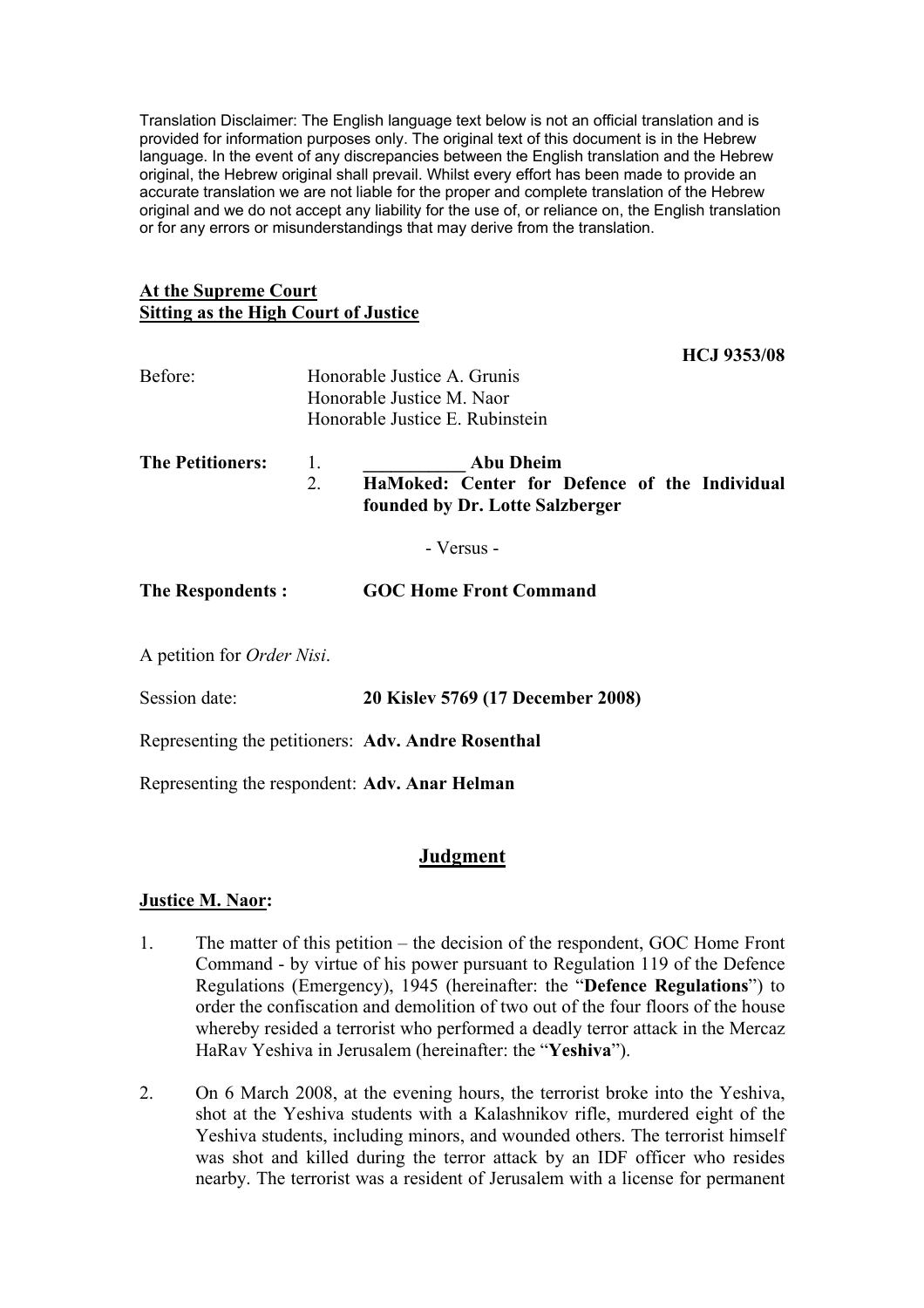residence in Israel, and resided with his extended family in Jabal al Mukabber neighborhood. The house belongs to the petitioner, who is the terrorist's father, and other brothers and sisters of the terrorist reside therein, some of them are married. After the terror attack, a mourners' tent was placed in the terrorist's house and flags of Hammas and Hizbullah were waved at the place, something which testifies, in the opinion of the security forces, on the family's state of mind and their desire to identify with the terrorist. According to information in the hands of the police and the General Security Service, the terrorist and his family are identified with the Hammas movement in Jabal al Mukabber. After the terror attack, posters with photograph of the terrorist, who was named as a "Shahid" who performed an "act of bravery", were scattered near the terrorist's house and in other areas in Jerusalem. The security forces also have much information on a "pilgrimage" to the terrorist's house, by locals associated with hostile terrorist activity, to express identification with the act. The petitioner declares that he was not aware of his son's intentions, and further declared that had he known of his intentions – he

- would have done whatever in his power to stop him. From the respondent's response it transpires that the security forces do not have information according to which the terrorist's family members were aware of the planning of the terror attack.
- 3. The respondent has decided, on behalf of the IDF Chief of Staff and the Minister of Defence, to exercise his power pursuant to Regulation 119 of the Defence Regulations towards the house whereby the terrorist resided. Here it would be indicated, and this issue constituted one of the central issues in the petition before us, that since the beginning of 2005 the power pursuant to Regulation 119 of the Defence Regulations was not exercised, not within the territories of the State of Israel, or within the territories of Judea and Samaria. As shall be further specified, the State announced the change of policy in this matter, at the time, to this Court in the framework of several pending petitions. Nevertheless, those announcements clarified that if the policy were to change again and a decision be made to demolish houses – an appropriate notice would be given in order to enable the filing of a petition. Since the power pursuant to Regulation 119 was not exercised for several years, the issue was reviewed after the terror attack on the Yeshiva, and before the respondent gave his decision, the Attorney General expressed his opinion on the matter. According to the opinion of the Attorney General although during several years the defence system refrained from demolishing houses, there is no legal impediment to order the taking of measures pursuant to Regulation 119 also nowadays, should such action be decisively necessary in the competent authority's opinion for security reasons. Use of power, thus instructed the Attorney General, is subject to the principles and to the fulfillment of the customary procedure.
- 4. On 6 August 2008, the respondent notified the council of the petitioner's family that he is considering to order the confiscation and demolition of the building whereby the terrorist resided, and that due to proportionateness grounds he is considering to make do with the confiscation and demolition of the house's basement and ground floor, because in parts of the house reside nuclear families other than the terrorist's. The respondent enabled the family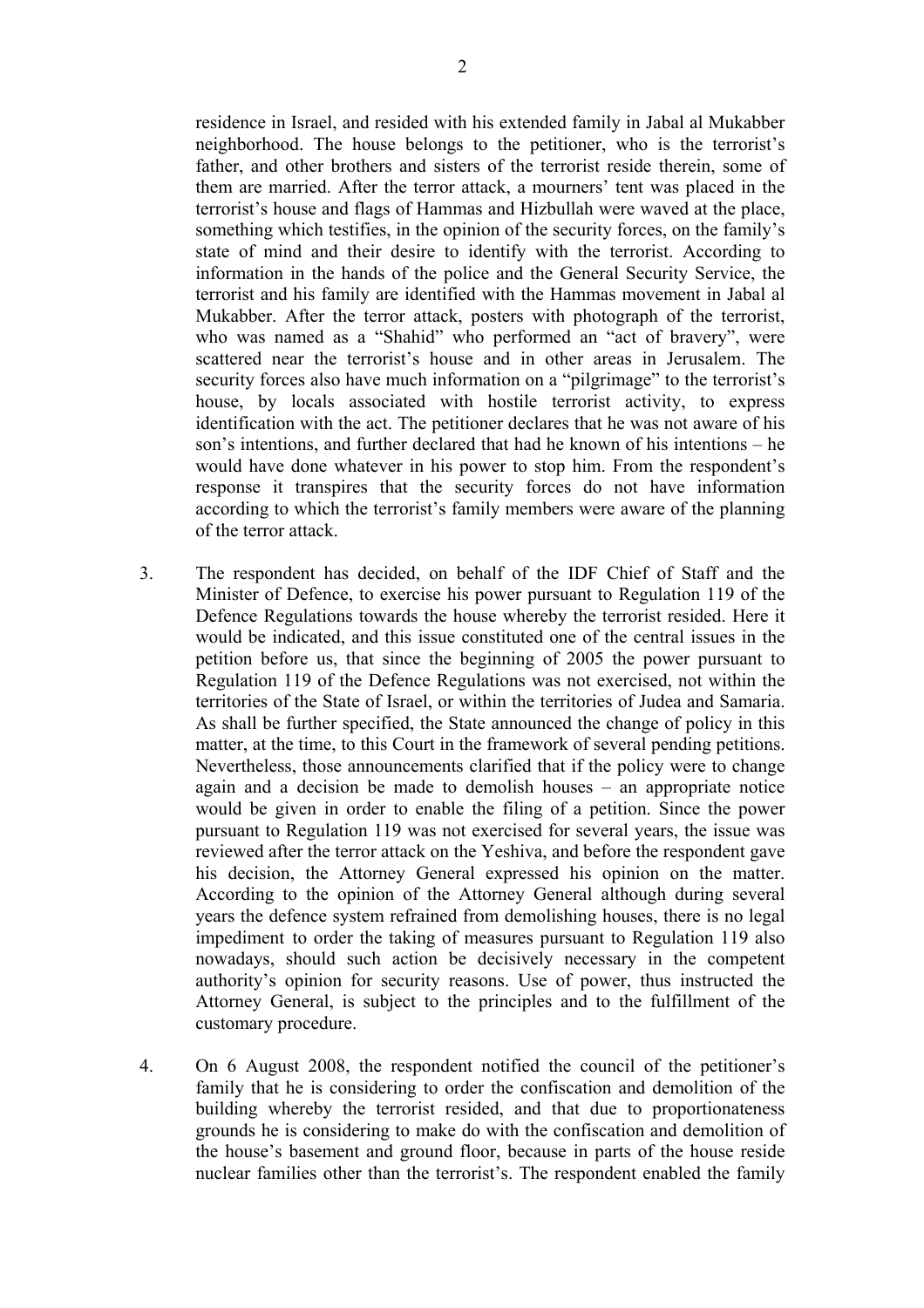members to present their reservations and arguments. The petitioners' council, Adv. Rosenthal, indeed wrote down his reservations and raised arguments similar to the arguments raised in the petition before us. The respondent rejected the reservation with a reasoned decision, and published on 25 August 2008 a confiscation and demolition order with respect to the two floors. It would be hereby clarified that it concerns sealing with concrete, which is the same as demolishing the sealed area. The petitioner was given an option to approach this court with a petition. The petitioner has first filed a previous petition in which he requested to be given a copy of the report on the findings of Major General Shani who investigated in 2005 the execution of Regulation 119. He also petitioned to be given copies of the engineering plans that enable, according to the respondent, to seal the house's lower floors. He also requested copies of the evidence that relate, allegedly, the petitioner's son with an illegal organization. When he was granted what he sought, the petitioner's council withdrew the previous petition and filed the current petition. The respondent agreed for issuing an interim order in the framework of the petitions. On 17 December 2008 we performed a verbal hearing on the petition, and after hearing the parties' arguments we reached the conclusion that the petitions should be dismissed with prejudice. Nor do we deem to order the broadening of the panel as requested by the petitioners' council.

- 5. The petition's central axis revolves around the discontinuation of the use of Regulation 119 since the beginning of 2005. Before we refer to this matter, we shall briefly review the principles that were set in the past in this court's case law with respect to demolitions of houses by virtue of the power in that regulation. We shall focus on the case law concerning the residents of Israel. The case law ruled that the validity of the Defence Regulations in emergency is maintained even if they do not accord with the provisions of the Basic Law: Human Dignity and Liberty. Nevertheless, the power in the aforesaid regulations should be interpreted in the spirit of the provisions of the basic law. Therefore, before the holder of power executes the power embedded to him in Regulation 119 of the Defence Regulations, he should be relying on a worthy purpose. In setting the deterrent measure, the authority is required to act according to a test of proportionality: the measure being taken should rationally lead to the achievement of the worthy purpose; the measure being taken should violate the protected human right – the right to property – to the least possible degree for achieving the purpose; only if the purpose cannot be achieved by a less drastic measure, then it is justified to take the severe measure of demolition; the measure being taken should be appropriately proportional with the worthy purpose (according to Chief Justice Barak in AHHCJ 2161/96 **Sharif v. GOC Home Front Command***, Piskei Din* 50(4) 485 (1996) and the authorities there). This court's case law has rejected in the past the claim according to which Regulation 119 cannot be used against the State's residents (HCJ 8084/02 **Abbasi v. GOC Home Front Command***, Piskei Din* 57(2) 55 (2003)).
- 6. The case law discussed the claim that arose also in the petition in before us, according to which it is not appropriate, nor moral that the terrorists' family members, who did not help him nor were aware of his plans, shall bear his sin. This claim had also risen in the past and was rejected. Justice Turkel wrote in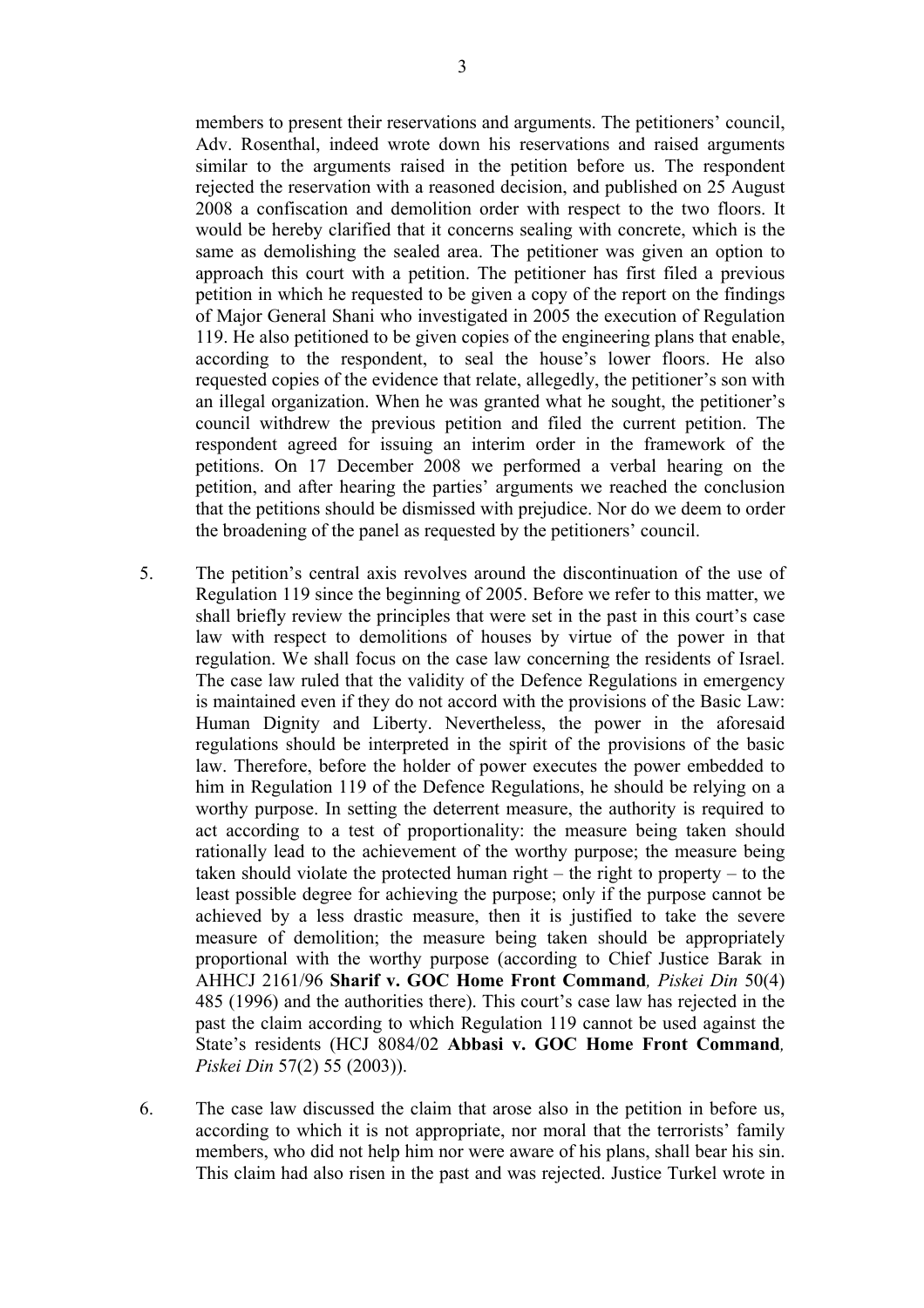this matter in HCJ 6288/03 **Sa'ada v. GOC Home Front Command***, Piskei Din* 58(2) 289, 294 (2003)) (the **Sa'ada** Case):

"Despite the judicial rationales, the idea that the terrorists' family members, that as far known did not help him nor were aware of his actions are to bear his sin, is morally burdensome. This burden is rooted in the Israel tradition's ancient principle according to which "The fathers shall not be put to death for the children, neither shall the children be put to death for the fathers; every man shall be put to death for his own sin." (*Deuteronomy*, 24, 16; and compare to Justice M. Heshin judgment in HCJ 2722/92 **Alamarin v. IDF Commander in the Gaza Strip***, Piskei Din* 46(3) 693, 705-706). Our Sages of Blessed Memory also protested against King David for violating that principle by not sparing the seven sons of Saul (*Samuel II*, 21, 1-14) and worked hard to settle the difficulty **(**Yevomos, 79, 1). But the prospect that a house's demolition or sealing shall prevent future bloodshed compel us to harden the heart and have mercy on the living, who may be victims of terrorists' horror doings, more than it is appropriate to spare the house's tenants. There is no other way."

- 7. Similarly, it was claimed before us that the terrorist's family members are not related to the terror attack and that the father even opposes such acts. For this matter it is sufficient to refer to the ruling in HCJ 2418/97 **Abu-Farah v. IDF Commander in Judea and Samaria Area***, Piskei Din* 51(1) 226 (1997) and to HCJ 6996/02 **Za'arub v. IDF Commander in the Gaza Strip***,* 56(6) 407 (2002) in which it was ruled that deterrence considerations sometimes oblige the deterrence of potential performers who must understand that their actions might harm also the well-being of those related to them, and this is also when there is no evidence that the family members were aware of the terrorist's doings. An additional claim was claimed in this context according to which there is no room to use such power with respect to terrorists who are willing to die during a terror attack. Also in this matter it was ruled in the past that there is no room for interfering in the security forces' evaluation in such things (see: HCJ 6026/94 **Nazal v. IDF Commander of Judea and Samaria Area** (not yet published, 17 November 1994) (hereinafter: the **Nazal** Case)).
- 8. In the case law that preceded the change of policy in 2005 the question of the effectiveness of demolition or sealing of an house whereby the terrorist resides was discussed more than once, for this matter it was ruled that this a matter for the security forces to evaluate, and that the court has no ground to doubt the security forces' evaluation that this measure is effective (see the above **Sa'ada**  Case, in pages 292-293). The case law cited, several times, the judgment of Justice E. Goldberg in the **Janimat** Case, according to which a scientific study which could prove how many terror attacks had been prevented and how many lives had been saved as a result of the deterrence created by house sealings and demolitions has never been conducted, nor could it be, but the impossibility of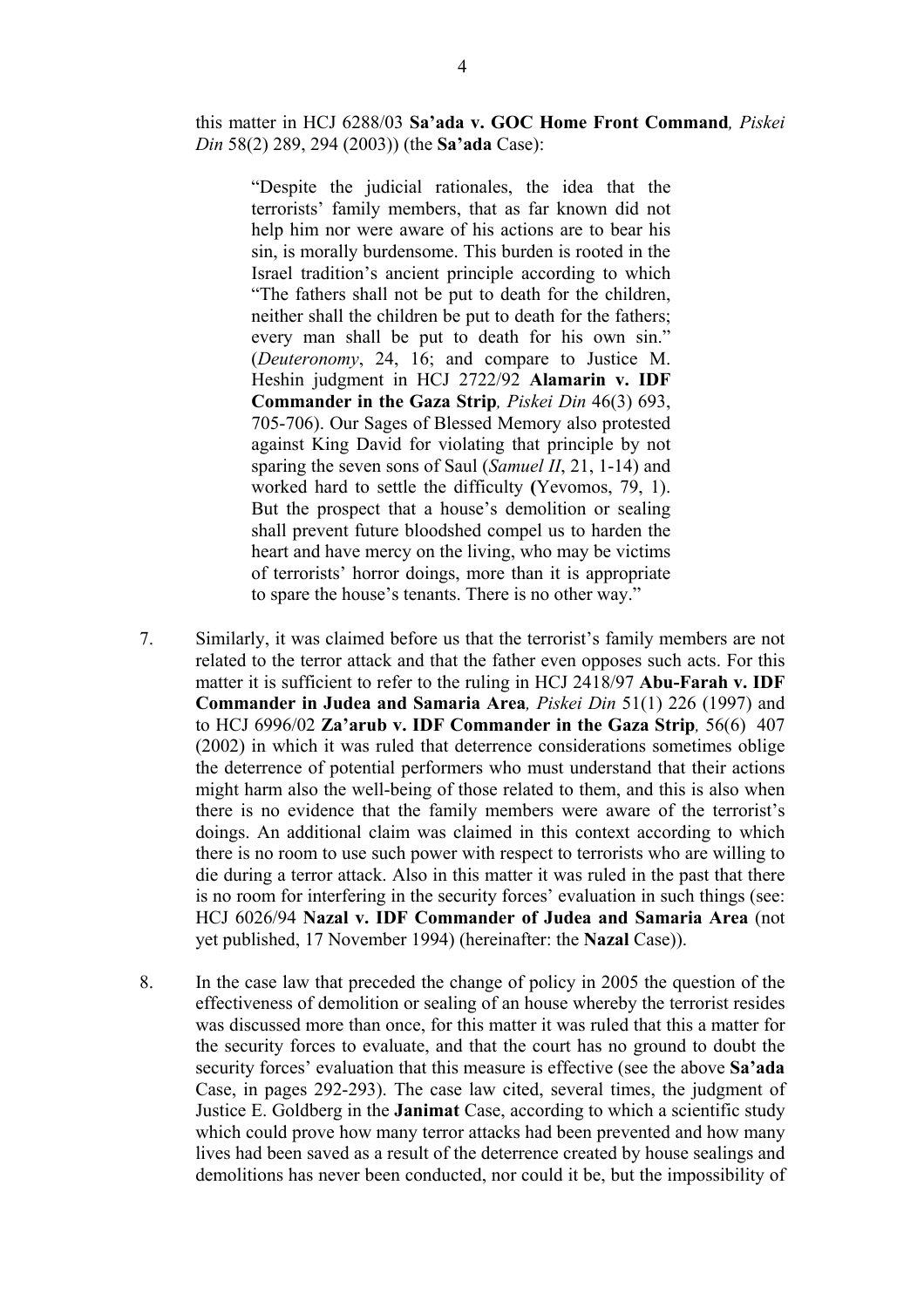disproving the view that a certain deterrence exists, is sufficient in order not to intervene with the discretion of the military commander (HCJ 2006/97 **Janimat v. GOC Central Command***, Piskei Din* 51(2) 651, 655 (1997), for the matter of Regulation 119 as a deterrence measure, see also: HCJ 798/89 **Shukri v. The Minster of Defence** (not yet published, 10 January 1990); HCJ 8262/03 **Abu Salim v. IDF Commander in the West Bank***, Piskei Din* 57(6) 569 (2003); HCJ 8575/03 **Azadin v. IDF. Commander in the West Bank***, Piskei Din* 58(1) 210 (2003); the above **Nazal** Case, in paragraph 11; HCJ 10467/03 **Sharbati v. GOC Home Front Command***, Piskei Din* 58(1) 810 (2003) etc.). During many years the court acknowledged that the use of the aforesaid regulation is intended to deter, to deter and not to punish or revenge. The court even abstained in the past from refuting the security forces' evaluation in the matter of the effectiveness of the deterrence.

- 9. And here we arrive the petitioners' principal claim: the petitioners turn, as aforesaid, the attention to the fact that in 2005 the respondent's policy has changed following discussions that took place in HCJ 7733/04 **Nasser v. IDF Commander in the West Bank** (not yet published, 20 June 2005) (the "**Nasser Case**"). According to the petitioners, the change of policy was in the respondent's decision to reconsider his intention to use Regulation 119. The petitioners' attorney indicates that in the framework of the discussion of the mentioned petition, an hearing took place in 13 December 2004 before Justice Barak, Justice M. Heshin and Justice Hayot. At the end of the hearing the continuation was postponed for 90 days. As arises from the decision – the purpose of the postponement was to enable the parties to consider an offer according to which one room on the second floor will be demolished or sealed. After the hearing on the petition, a think tank headed by Major General Shani was set up. In the presentation prepared by the think tank that the petitioner's attorney received in the framework of the former petition, it was stated that the act of demolition is no longer legitimate and that it is "on the verge of the law although everything is legal in the test of international law, in the test of international community, in the test of democracy, in the test of self image and in the test of quantity". In conclusion the presentation indicated "IDF, in a Jewish democratic state, cannot walk on the verge of legality, and all the more so on the verge of legitimacy!!!", The petitioners claim that following the aforesaid presentation the policy was changed: the Minister of Defence adopted the think tank's recommendations and ever since the use of Regulation 119 was ceased although there were deadly terror attacks since then. The petitioners claim before us that the findings of the think tank are valid also today, three years after cessation of the use of Regulation 119 and that there is no justification to change the policy and reuse the aforesaid regulation. It seems that this claim with respect to returning to the former policy that was used before 2005 is the only claim in the petition before us that there is no ruling in this court's case law with respect thereto.
- 10. The respondent's respond indicated for this matter that it transpires from the presentation of the think tank headed by Major General Shani itself that the think tank indicated that executing the power was proved, in the opinion of all security forces, as an additional factor in deterrence of terrorists. They are also referring to the fact that in the ways of actions recommended by the think tank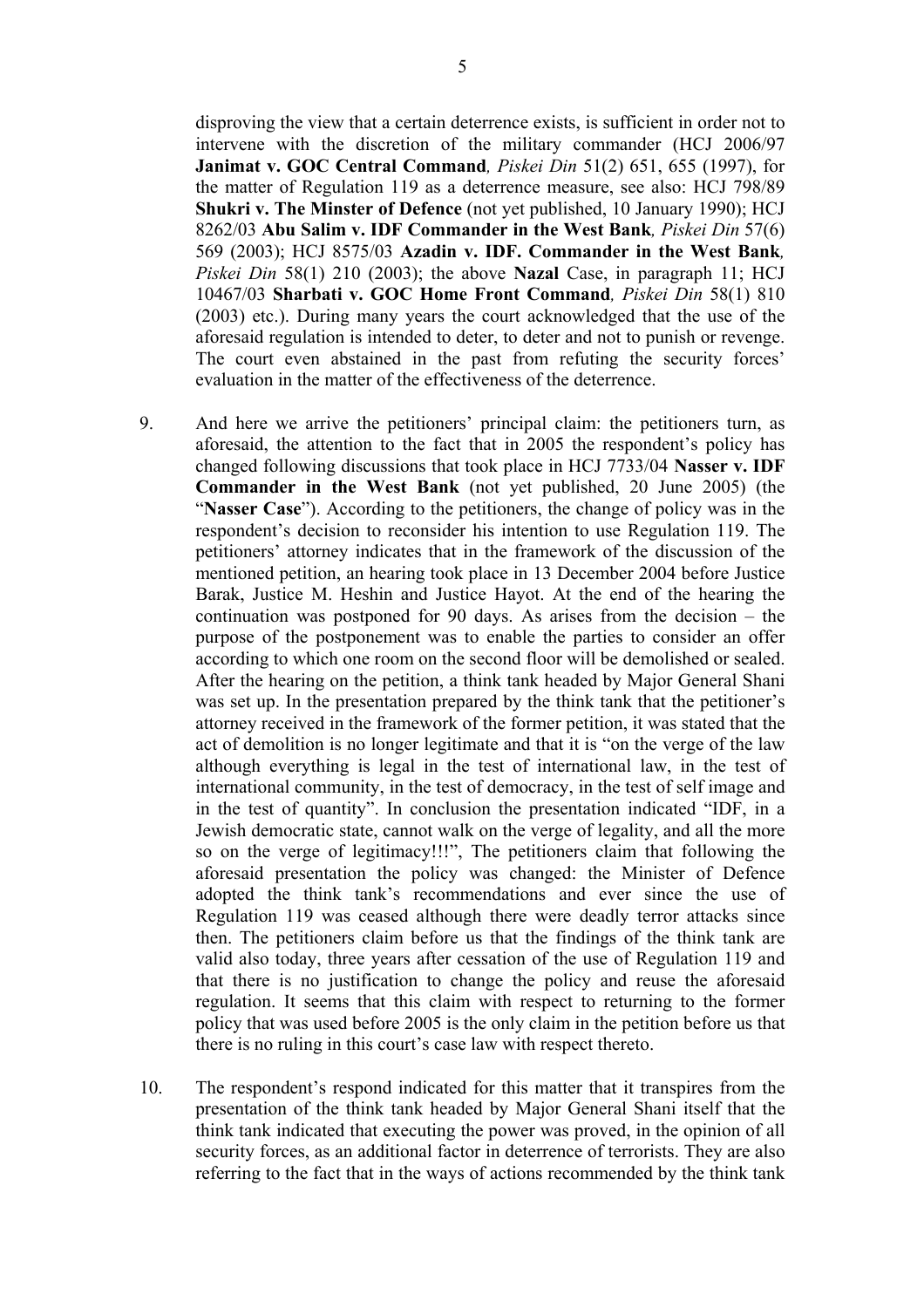it is indeed recommended that in general there shall be a reduction in damaging houses or demolishing them, up to cessation, *but while retaining the option to use it in extreme conditions.* In February 2005, after discussing the aforesaid presentation, the IDF Chief of Staff decided to *suspend* at that time the use of the aforesaid regulation, but also determined that there shall be a room to review the decision in extreme cases as was recommended by the think tank. Following the IDF Chief of Staff's decision, the state notified the decision to suspend the use of the power pursuant to the aforesaid regulation, in the framework of various petitions that were pending before this court, but it was well clarified that it is not a nonreversible decision, and that there exists an option in appropriate circumstances to use the aforesaid regulation also in the future. The state refers for this matter to some judgments that were given in petitions that were pending at that time. Thus, in the *Nasser* Case that was mentioned by the petitioners' attorney it was explicitly indicated that if a change of policy would be decided upon (namely upon reusing the aforesaid power), then the petitioner would have an option for an hearing (and see also: HCJ 4969/04 **Adalah v. GOC of Southern Command** (not yet published, 13 July 2005); HCJ 295/04 **Sa'ad v. IDF Commander** (not yet published, 7 April 2005); HCJ 294/04 **Hajazi v. IDF Commander in the West Bank** (not yet published, 4 May 2005) in all of them similar notices were given). In view of the State's notices, the court refused to have a hearing on the mentioned petitions that have become theoretical.

Thus, the option of changing the policy again existed even at the time when the various petitions were dismissed without prejudice. Furthermore, the respondent claims that *prima facie* it is clear that in our matter this is a severely extreme case, which also according to the policy set forth by the IDF Chief of Staff in the beginning of 2005, in accordance with the recommendation of the think tank, it would be possible to consider with respect thereto to use the power pursuant to Regulation 119. Therefore, claims the respondent, this is sufficient for rejecting the petitioners' claim with respect to the change of policy. Nevertheless, the respondent clarifies that he intends to activate his power pursuant to Regulation 119 also towards houses whereby resided *other* terrorists residents of East Jerusalem, and that in view of the change of circumstances since the decision was made in 2005, there is no prevention to change the policy again and enable the use of the aforesaid regulation. The respondent claims that the general principal is that policy can be changed upon change of circumstances (see for example: A.P.A. 1386/04 **The National Council for Planning and Building v. Neot Rosh Ha'ayin Association, Registered Association** (not yet published, 20 May 2008). The respondent specifies that according to data produced by the General Security Service, since 2007 there is a wave of terror in which residents from East Jerusalem are involved. The wave of terror strengthened in 2008. In contrast with the past, a principal characteristic of the current wave of terror, besides its extent, is that residents of East Jerusalem perform the terror attack themselves and do not serve, as in the past, as mere collaborators of terrorists residents of the area. The security forces have gathered information on the intentions of residents of East Jerusalem to perform additional terror attacks, and also some additional terror attacks planned to be performed by residents from East Jerusalem were thwarted. The respondent added to his response a review of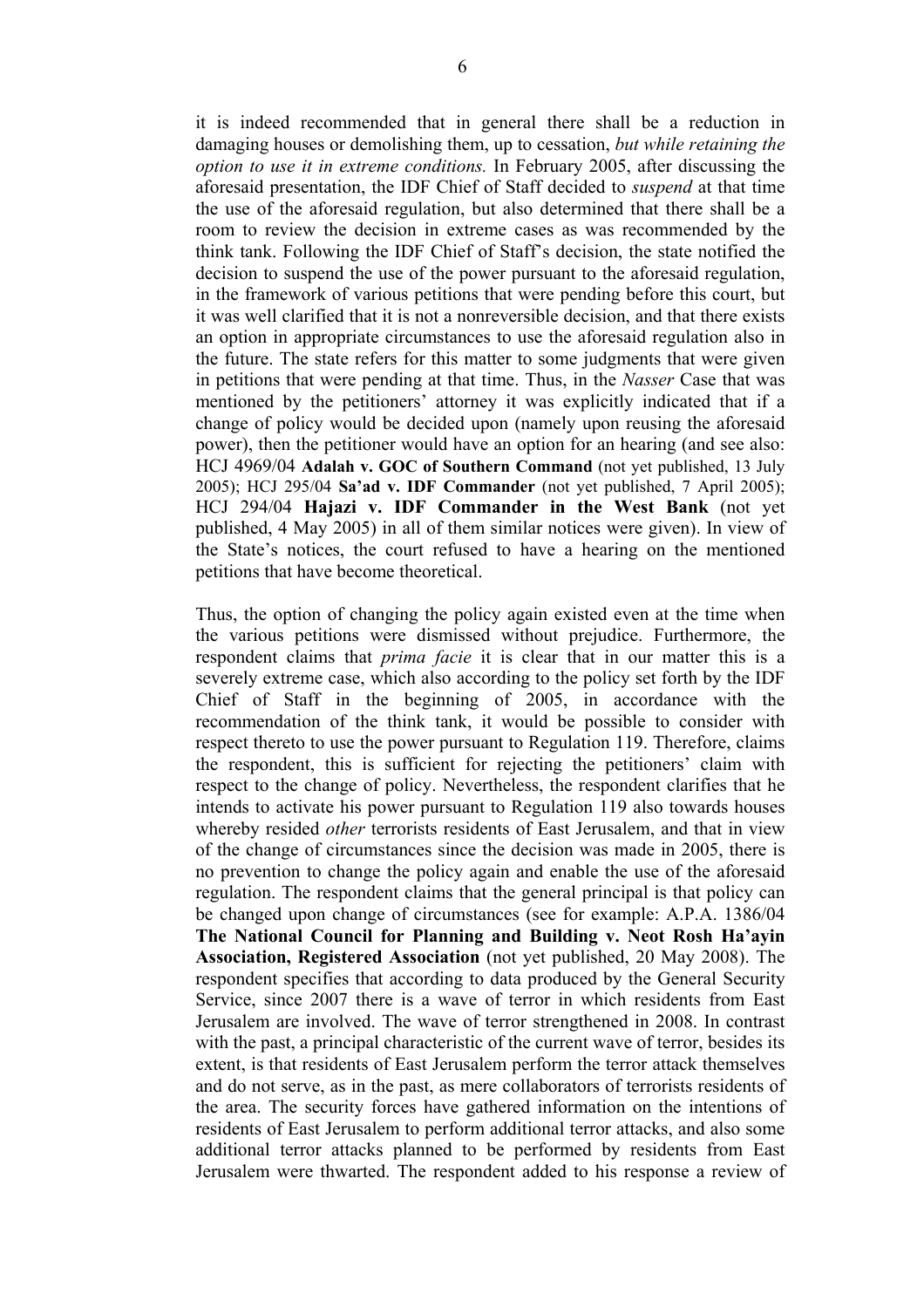the General Security Service with respect to involvement of residents of East Jerusalem in terror act. This review is updated for 22 September 2008. From this review it transpires that in 2008, 104 residents of East Jerusalem were arrested due to involvement in terror attacks, while during the whole period from 2001 until 2007, 374 people were arrested. It is, therefore, a steep increase in the number of terrorists from East Jerusalem. This review mentions prominent terror attacks in 2008 including the car ramming terror attack in Tzahal Square during which 18 Israeli civilians were injured; the ramming with a tractor terror attack in Mapu Street during which an Israeli civilian was severely wounded and 22 were lightly wounded; a shooting terror attack in the Old City during which one policeman was killed and another policeman was wounded; a ramming with a tractor terror attack in Jaffa Street during which 3 Israelis were killed and 42 were wounded; a stubbing terror attack in the Old City, near Nablus Gate during which an Israeli civilian was wounded; a terror attack near Shuafat Refugee Camp in which a border policeman was killed and a policewoman was severely wounded, and of course - the terror attack in Mercaz HaRav Yeshiva that was performed by the petitioner's son. The General Security Service also indicates in its review that for the sake of confrontation with the new threat, there is a need to strengthen the deterrence measures, including demolitions of terrorists' houses and intensifying the sanctions against the terrorists' families, strengthening the Israeli security presence in East Jerusalem, exercising the full rigor of the law with those committing criminal felonies of trade and possession of means of warfare and pressing charges against whomever intends to perform a terror attack. The respondent notified in his response that he intends to use Regulation 119 (subject to a hearing) in two other cases of tractor terror attacks.

- 11. Our position is that there is no room to intervene in the respondent's change of policy. The new-old policy relies upon the aforesaid opinion of the General Security Service, and it is shared by the IDF Chief of Staff and the Minister of Defence. Indeed an authority can change a policy and surely it may change it with change in circumstances. With respect to terrorists residents of East Jerusalem the respondent demonstrated with concrete data, the highlights of which we mentioned above, that there indeed exists a change of circumstances. As was ruled in the past in this court case law, this court is not inclined to intervene in the security forces' evaluation concerning the effectiveness of using the measure of demolishing houses or sealing them as a factor that deter others. The same is also when a few years ago there was a change of policy following the recommendations of the think tank headed by Major General Shani. As we mentioned above, the case law ruled more than once, that a scientific study that can prove how many terror attacks have been prevented and how many lives have been saved as a result of taking the aforesaid measure could never be conducted. For this matter nothing has changed. Indeed, the reality has changed and also the severeness of the events has changed. The conclusions to be drawn from that are a clear matter for the security forces to evaluate.
- 12. The petitioners also raised "engineering" claims based on the opinion of a specialist on their behalf, according to which sealing the building as proposed by the respondent's engineers, namely sealing with concrete which is the same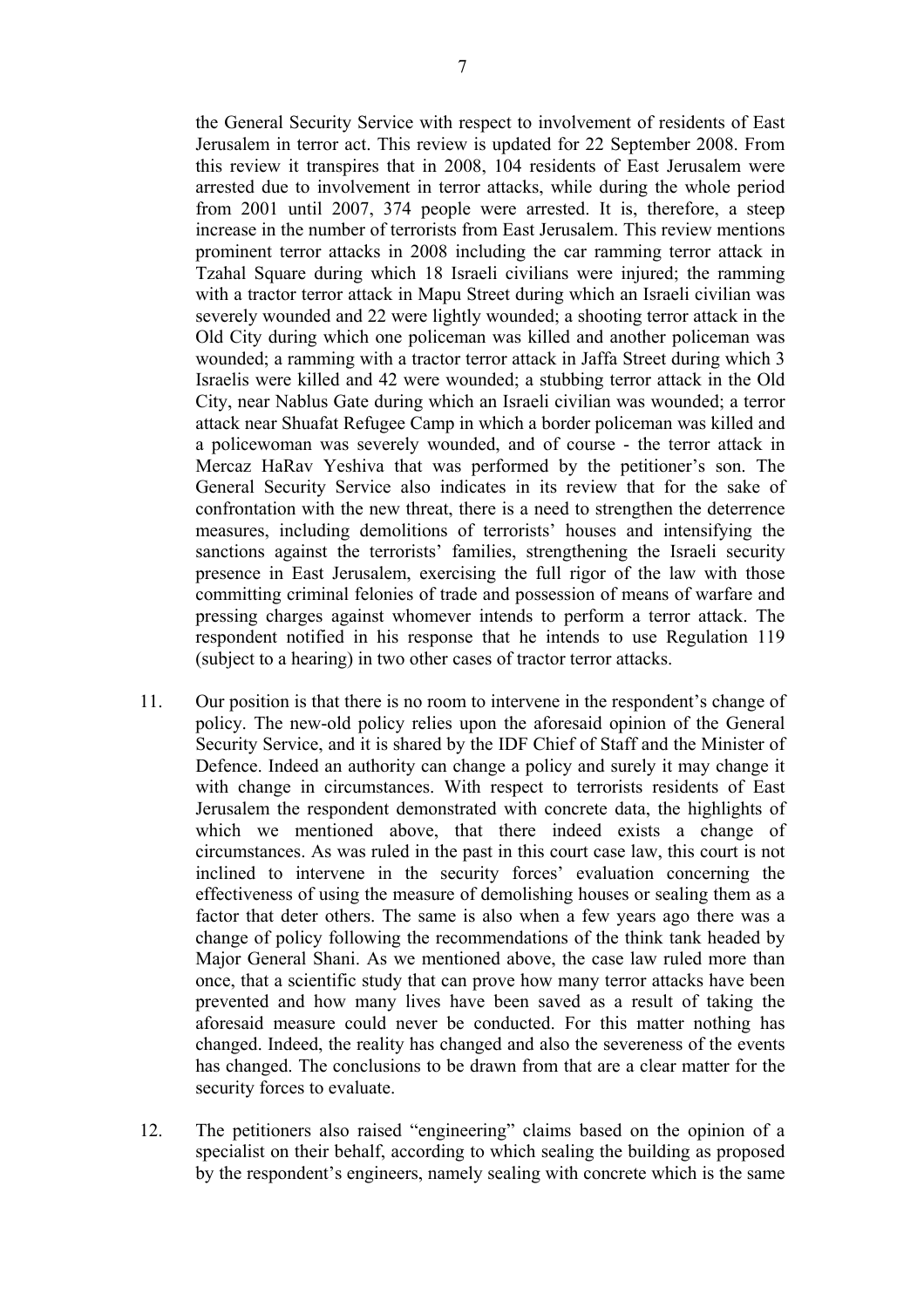as demolition, adds weight to the existing building and jeopardizes the stability thereof. The respondent clarifies for this matter that the apartments intended for demolitions are apartments in the basement which are intended for rent and are empty today, and two apartments in the first floor that functioned as the terrorist's residences *de facto*. The respondent presented an engineering opinion on its behalf, the opinion specifies the ways to execute the sealing of the aforesaid two floors with the supervision of an authorized engineer, while following up on the development in the building's condition. The specialist on behalf of the respondent studied the opinion on behalf of the petitioners and submitted the respondent a response to the aforesaid opinion. Also after reviewing the opinion, the specialist on behalf of the respondent repeated his position according to which it is a solid and strong building and that there is no fear for executing the sealing work. We accept the respondent's claim according to which he is entitled to rely on the opinion of a specialist on his behalf. Otherwise, you in fact put veto on houses' demolitions or sealing on account of private opinions.

- 13. The petitioners requested that the petition be heard by an extended panel. We did not see room to order that. The only "innovation" in the petition before us versus previous petitions is by the respondent changing the policy that prevailed since 2005, this does not constitute a ground for broadening the panel. There is no innovation in the fact that it is allowed to change policy. The respondent has never admitted the petitioners' claim that the use of Regulation 119 is illegal, and has never undertaken in the framework of previous petitions not to repeat and change his policy. On the contrary: in those petitions in which the change of policy was announced, it was declared that the respondent may in the future rechange its policy. Thus was done in the case before us.
- 14. In conclusion: the petition is dismissed with prejudice. No order for costs.

**Justice** 

# **Justice A. Grunis:**

I agree.

**Justice** 

# **Justice E. Rubinstein:**

A. I concur with the opinion of my colleague Justice Naor. As transpires also from her ruling, sealing or demolishing the terrorists' houses is not a matter of exhilaration, exhilarating punishment or exhilarating revenge, although the feelings of every descent man extremely rebel when someone takes an innocent fellowman's life out of blind animosity. If the demolition had derived only from bad feelings, worse than the inferno  $-$  it would not have been accepted in a proper law-abiding state. But we are concerned and this is the emphasis with the issue of the benefit in a forward-looking perspective. Namely, is houses' demolition or sealing to deter potential terrorists. And as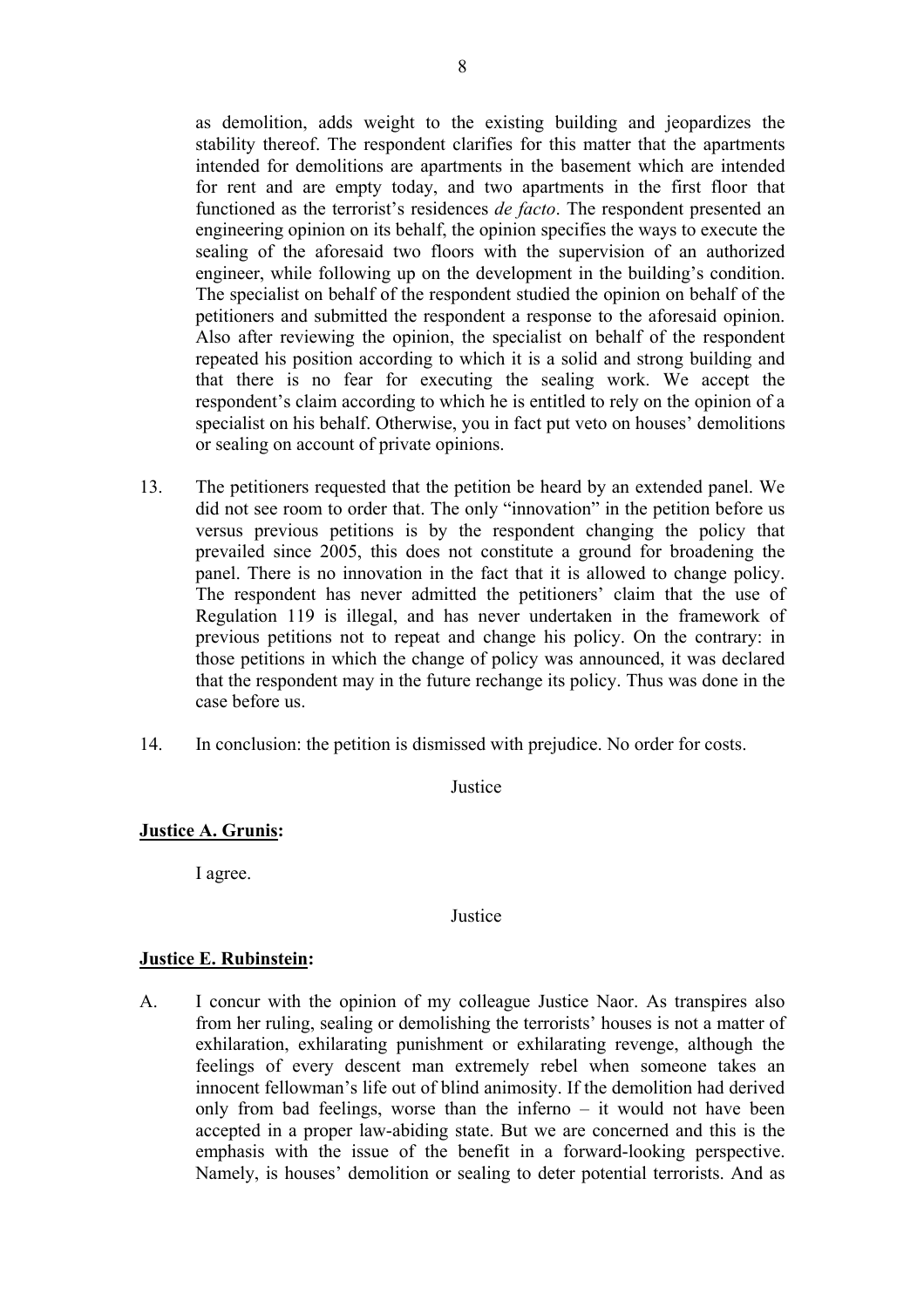my colleague mentioned, following the case law, "the incapability to disprove the view that a certain deterrence exists, is sufficient in order not to intervene with the discretion of the military commander".

- B. Indeed, any intelligent person understands that the use of that measure should be in extreme cases only. From this point of view, the position of the military think tank headed by Major General Shani reflects the common sense, in the conclusion that the one looking at the whole picture can reach it from the beginning, also from rational inference; namely, that the measure is severe and the use thereof should be limited – but the option to use it in extreme case is retained. But this must be remembered. The think tank's conclusions derive from its evaluation concerning the *circumstances* of the question of efficiency with a forward-looking perspective, and versus the question of cost. This side of the equation – the was said by the security forces – was changed with change in circumstances, in a way that justifies changing the think tank's balance formula. When the change of balance point was reasoned – we do not have room to intervene.
- C. My colleague narrowed rightfully so, with all due respect the legal issue in question to the change in the respondent's policy, but as she mentioned the possibility for resuming the same in extreme cases was left open already in the decision to suspend the use of this measure in 2005. And here, the combination of the increase in the terror attacks in which resident of East Jerusalem are involved, as was documented by my colleague, and the need to deter from such and such "innovations" in the field of terror, which does not cease from evil inventions, caused the renewal of the policy at the time. If we won, there would have been no need in demolitions and sealings, not in change of policy, nor in the procedure before us. Since we did not win, and the respondent is forced to look for ways to deter indiscriminate killing by terrorists, there is no room for our intervention.
- D. And finally, my colleague quoted Justice Turkel's judgment in HCJ 6288/04 6288/03 **Sa'ada v. GOC Home Front Command***, Piskei Din* 58(2) 289, 294 in which the verse from *Deuteronomy* was quoted "The fathers shall not be put to death for the children, neither shall the children be put to death for the fathers; every man shall be put to death for his own sin" (24, 16). There was mentioned the judgment of Justice M. Heshin (his former title) in HCJ 2722/92 **Alamarin v. IDF Commander in the Gaza Strip***, Piskei Din* 46(3) 693, 705-706 that mentioned the passage from *Kings II* (14, 5-6) that repeats this idea, and see also the words of the prophet *Jeremiah* (31, 28-29): "In those days they shall no longer say, the fathers have eaten sour grapes, and the children's teeth are set on edge. But everyone shall die for his own sin; whoever eats sour grapes his own teeth shall be set on edge". To that I shall add the words of the prophet *Ezekiel* (33, 20) "house of Israel, I will judge each of you according to his ways". The Bible and the Sages settled the account with King Saul with respect to harming innocents, with the appellation "Bloodguilt House" (see *Samuel II*, 21, 1 and Babylonian *Yevamot* 78 2). The effectiveness of aforesaid principle, which its origin delt with *killing* fathers for the sin of their children and children for the sin of their fathers, was also expanded on another sanction, and there is no need to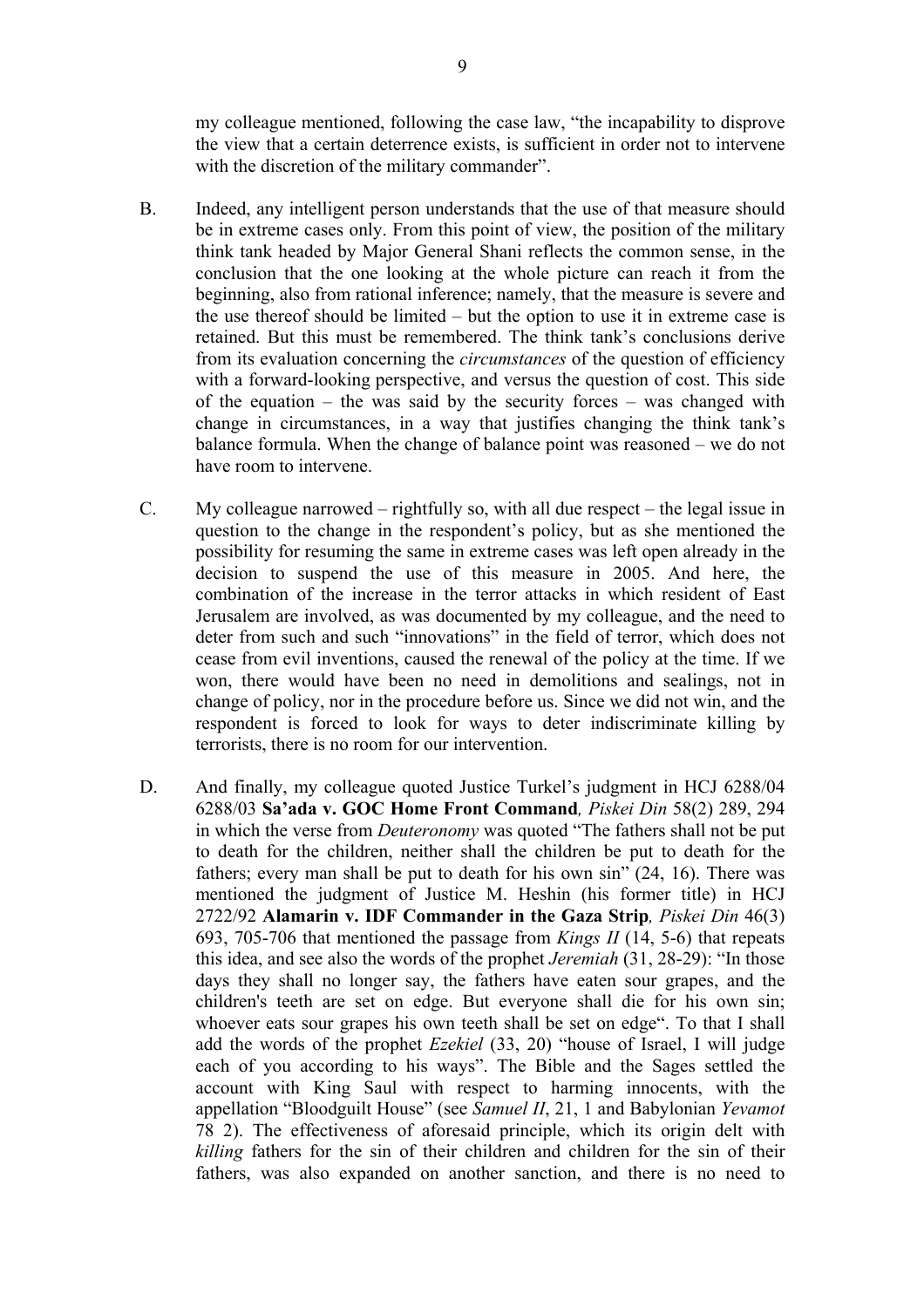elaborate. However, as was indicated by Justice Turkel in the **Sa'ada** Case "the prospect that a house's demolition or sealing shall prevent future bloodshed compel us to harden the heart and have mercy on the living, who may be victims of terrorists' horror doings, more than it is appropriate to spare the house's tenants. There is no other way".

- E. Indeed, on the one hand the State claimed that the terrorist and his family are identified with the Hammas movement in Jebel Muchbar, and that after the terror attack posters that defined him as a "Shahid" were scattered nearby, and that locals associated with hostile terrorist activity "make a pilgrimage", as was said, to the family's house to identify with them. Oppositely, it was said that the petitioner claims that he was not aware of his son's intentions, and should he knew he would have take moves to stop him; and there is no information according to which the terrorists' family members were aware of the planning of the terror attack. My colleague referred (paragraph 7) to case law in similar cases in the past. I shall add that with respect to the verse "Take off the soiled garments from him" (*Zecharia*, 3, 4) referring to Joshua, the Great Priest, that wore soiled garments, unclean, the Babylonian Talmud says that the intention is not to such real garments, but that "his sons married women who were unbecoming to the Kehunah, *and he did not protest*" (*Sanhedrin* 93, 1, emphasis was added – E.R.). I will add that versus the mentioned verses, and the moral principle derived therefrom, it was also said "I the LORD your God am a jealous God, *visiting the sin of the fathers on the children to the third and the fourth generation*" (*Exodus* 20, 4) – and our Sages of Blessed Memory have already noticed the rebutment and explained it: "this is (the verse from Exodus) – when they hold fast to their fathers' ways, this is (the verse from Deuteronomy) – when they do not hold fast their fathers' ways" (*Babylonian*, *Berakhot* 7, 1). Namely, when children support their fathers, and fathers support their children – their sin is sometimes visited upon the other, and should we like, it becomes a joint sin, factually and judicially. It is possible that in this case indeed the terrorist's father would have protested against his son if he knew of the planning of the terror attack, although question marks remain, due to the information brought about the atmosphere whereby the terrorist lived. However, in a forward-looking perspective, it is appropriate that families shall pay attention to the atmosphere in which their children grow up, in order to prevent them from reaching terror and death and all kinds of afflictions.
- F. In the periphery of things: the petitioner's attorney has mentioned that it is a "terror attack in Mercaz HaRav which is a fort of the Right", while setting this up against the deprivation of East Jerusalem, in his opinion. I find it necessary, as a continuance to things said by the State's attorney and by us in the courtroom, to indicate that this kind of terror, injuring innocent people without distinction, is wrong is wrong is wrong whatever its purpose is, and it is a pity that someone implies that one blood is different than the other. I hope that this was not the intention.
- G. At the end of the day, before us is a hope for deterrence for saving human lives versus injury, although painful, in property. Even with proportionateness criteria there is no room, as my colleague wrote, for our intervention.